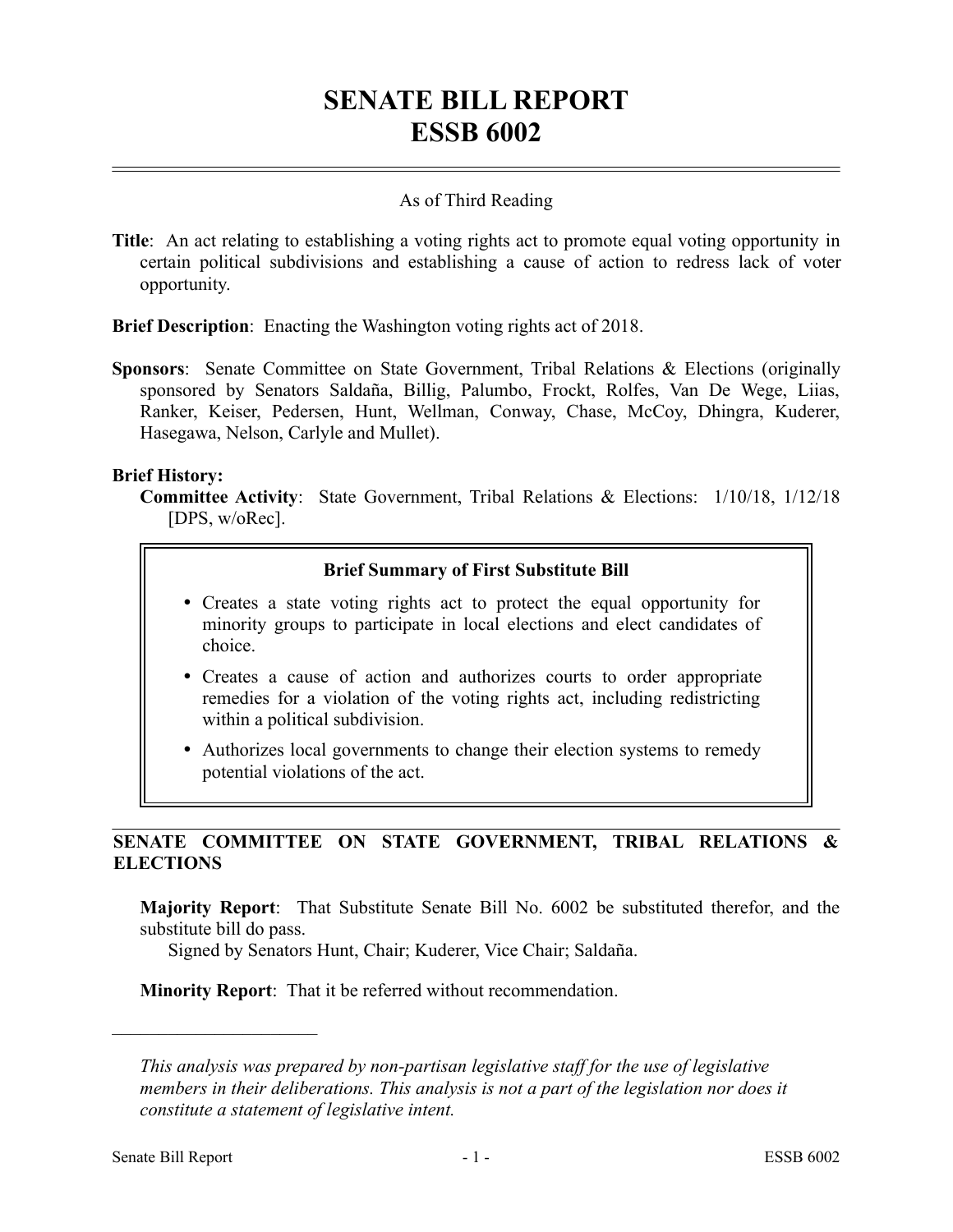Signed by Senator Miloscia, Ranking Member.

**Staff**: Samuel Brown (786-7470)

**Background**: Federal Voting Rights Act of 1965 (VRA) - Section 2. The VRA prohibits discriminatory practices in state and local elections, based on the protections provided under the Fifteenth Amendment to the Constitution. Special protections extend to members of a racial, color, or certain language minority group.

Section 2 of the VRA (Section 2) prohibits any voting practice or procedure that effectively impairs the equal opportunity for members of a minority group to participate in the nomination and election of candidates. A violation may be shown based on the totality of circumstances of the election process that resulted in a discriminatory impact on a minority group. Proof of intentional discrimination is not required to show a violation. Section 2 does not create a right for minority groups to be proportionally represented in elected offices.

Vote dilution claims under Section 2 allege that the method of drawing voting districts has the discriminatory effect of dispersing minority votes throughout the districts, weakening the minority group's ability to influence the election. Vote dilution claims have also been raised in jurisdictions holding at-large general elections for bodies with multiple positions.

Local Elections. Local governments are responsible for periodically changing their voting districts to account for population shifts. Within eight months after receiving federal census data, a local government must prepare a plan for redistricting its election districts. Each district must be relatively equal in population, compact, and geographically contiguous. The plan should also try to preserve existing communities of related and mutual interest. The census data may not be used to favor any racial or political group in redistricting.

Alternative Proportional Voting Systems. Several jurisdictions have adopted alternative systems for allocating votes to voters to determine the winner of an election. These systems are known as alternative proportional voting systems, and include:

- limited voting, where a voter receives fewer votes than there are candidates to elect;
- cumulative voting, where a voter receives as many votes as there are candidates to elect, but may cast multiple votes for a single candidate; and
- single transferrable or ranked choice voting, where a voter ranks candidates in order of preference, and votes are transferred to lower-ranked candidates who are not elected on first-place votes if a majority is not reached.

**Summary of Bill**: The Washington Voting Rights Act (Act) is established. A jurisdiction violates the Act when elections exhibit polarized voting and where there is a significant risk members of a protected class do not have an equal opportunity to elect candidates of choice as a result of dilution or abridgement of their rights.

Definitions and Scope. A protected class includes voters who are members of a race, color, or language minority group. The Act applies to elections held within counties, cities, towns, school districts, fire protection districts, port districts, and public utility districts (political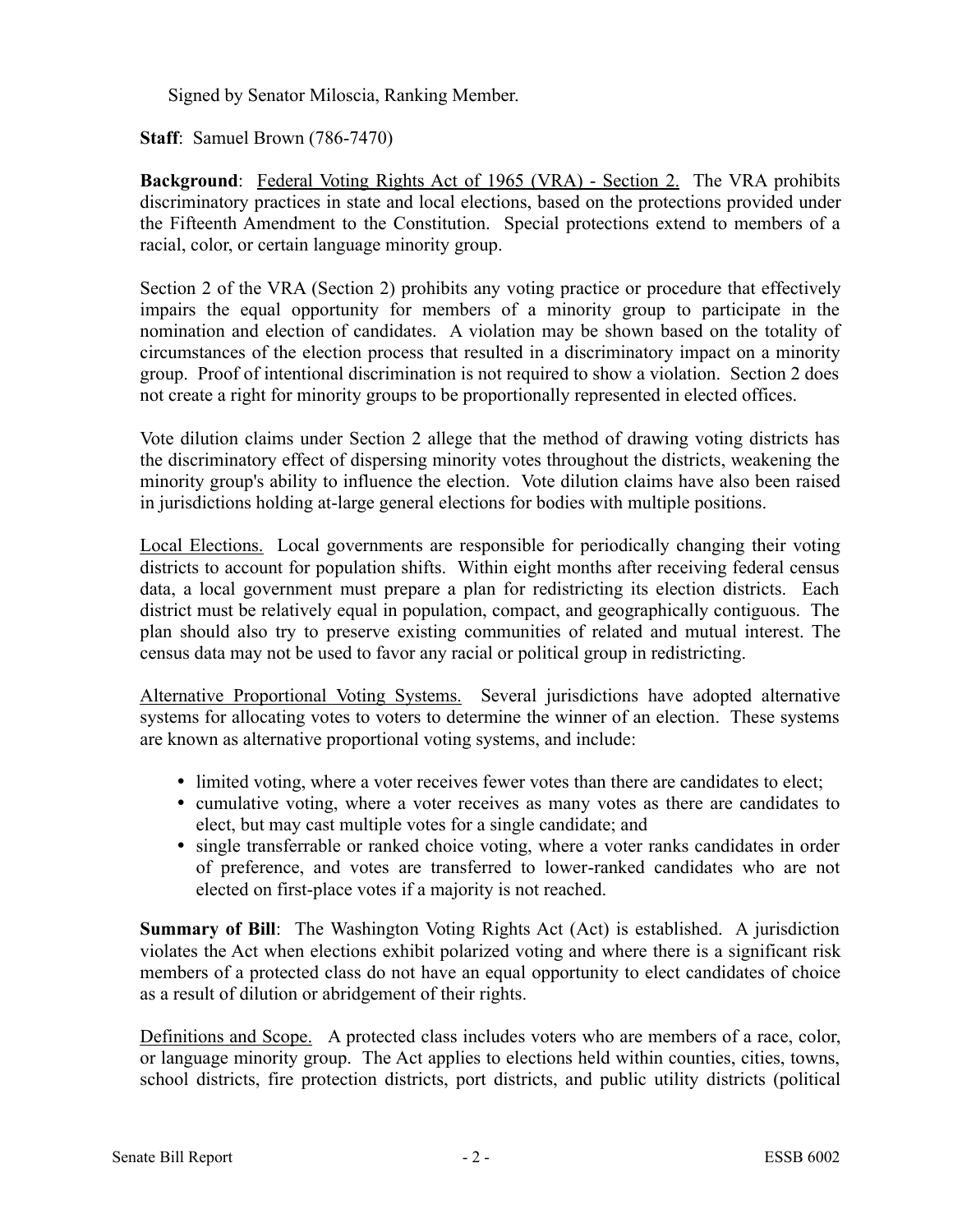subdivisions). Cities or towns with fewer than 1000 people and school districts with fewer than 250 students may not be sued for violations of the Act.

Redistricting. Any political subdivision may take corrective action to change its election system in order to remedy a potential violation of the Act. The remedy may include implementation of a district-based election system, which includes a method of electing candidates from within a district that is a divisible part of the subdivision. Districts must be reasonably equal in population, compact, and geographically contiguous, must coincide with natural boundaries, and must preserve communities of related and mutual interest as much as possible.

The political subdivision must provide notice to the community of its proposed change to its election system. If 5 percent or more of residents, or 500 or more residents, whichever is fewer, are of limited English proficiency, the notice must be provided in languages residents can understand.

If the subdivision adopts a new election plan between the date of the general election and January 15 of the following year, it must implement the plan at the next general election. If the plan is adopted during the remaining period of the year, the plan must be implemented at the general election of the following year. The subdivision must obtain a court order, subject to mandatory direct appeal to the state supreme court, certifying that the remedy complies with the Act and was prompted by a plausible violation of the Act. Any subdivision that implemented a district-based election system must prepare a redistricting plan within eight months of receiving federal census data.

Notice of Potential Violation. Any person may notify the political subdivision of their intent to challenge the election system. The notice must describe the alleged violation and a possible remedy. The person bringing the notice and subdivision must work in good faith to implement a remedy that provides members of the protected class or classes equal opportunity to elect candidates of their choice.

Any person may file an action against the subdivision under the Act if the subdivision does not adopt a remedy within 180 days. No notice of a potential violation of the Act may be submitted before July 19, 2018.

Legal Action. If no remedy is adopted, any person may file a lawsuit alleging a violation of the Act within that subdivision. The claim has two elements:

- the subdivision's elections show polarized voting, meaning a difference of choice between voters of a protected class and other voters in the election; and
- members of the protected class do not have an equal opportunity to elect members of their choice or influence the outcome of an election.

The protected class does not have to be geographically compact or concentrated to constitute a majority in any proposed or existing district. Intent to discriminate is not required to show a violation under the Act. Members of different protected classes may file an action jointly if their combined electoral preferences differ from the rest of the electorate.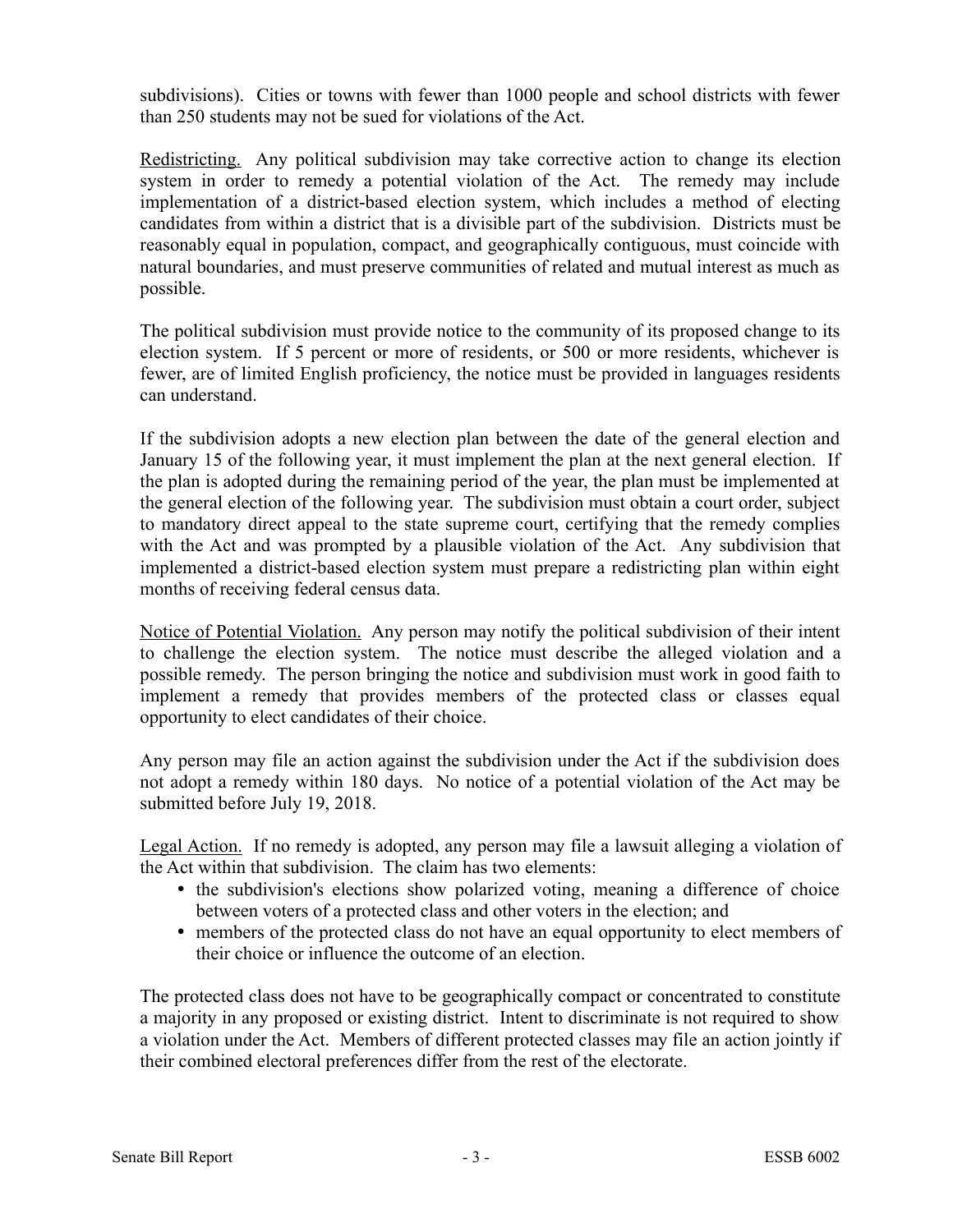Court Procedures and Process. The action may be filed in the superior court of the county in which the political subdivision is located. If the action is against a county, it may instead be filed in the superior court of either of the two nearest judicial districts. The trial must be set for no later than one year after the filing of a complaint, with a corresponding discovery and motions calendar. For purposes of the statute of limitations, a cause of action under the Act arises every time there is an election under a districting method that is the subject of the court action.

To determine the existence of polarized voting, the court may only analyze the elections conducted prior to the legal action, including the election of candidates, ballot measure elections, and elections that affect the rights and privileges of the protected class. Election of candidates who are members of the protected class does not preclude a court from finding the existence of polarized voting.

Remedies. The court may order appropriate remedies for a violation, including requiring the subdivision to redistrict or create a district-based election system. The court may order the subdivision to hold elections for its governing body in the same year as elections for federal or statewide elected offices.

If the court issues a final order between the date of the general election and January 15 of the following year, the order applies to the next general election. If the court issues a final order between January 16 and the next general election date, the order only applies starting from the general election of the following year.

The court may award attorneys' fees and costs to a prevailing plaintiff. Prevailing defendants may be awarded certain costs, but not attorney's fees.

Immunity From Suit. If the subdivision modifies its electoral system and obtains a court order that the remedy is in compliance with the Act, or if the jurisdiction implements a courtordered remedy, no legal action may be brought against the subdivision for four years alleging a violation of the Act so long as the subdivision does not modify the system in the remedy.

Political subdivisions which have modified their electoral systems in the previous decade in response to a federal VRA claim may not be sued under the Act until redistricting after the 2020 census is completed.

**EFFECT OF CHANGES MADE BY STATE GOVERNMENT, TRIBAL RELATIONS & ELECTIONS COMMITTEE (First Substitute)**: A political subdivision violates the Act when there is a significant risk members of a protected class do not have an equal opportunity to elect candidates of choice as a result of dilution or abridgement of their rights, rather than lack an equal opportunity to influence electoral outcomes.

Notice of Potential Violation. The provision of an additional 90 days before a suit may be filed if multiple notices are received is removed.

Court Procedures and Process. Several historical factors are added that courts may consider when determining whether the Act has been violated. A court order acknowledging that a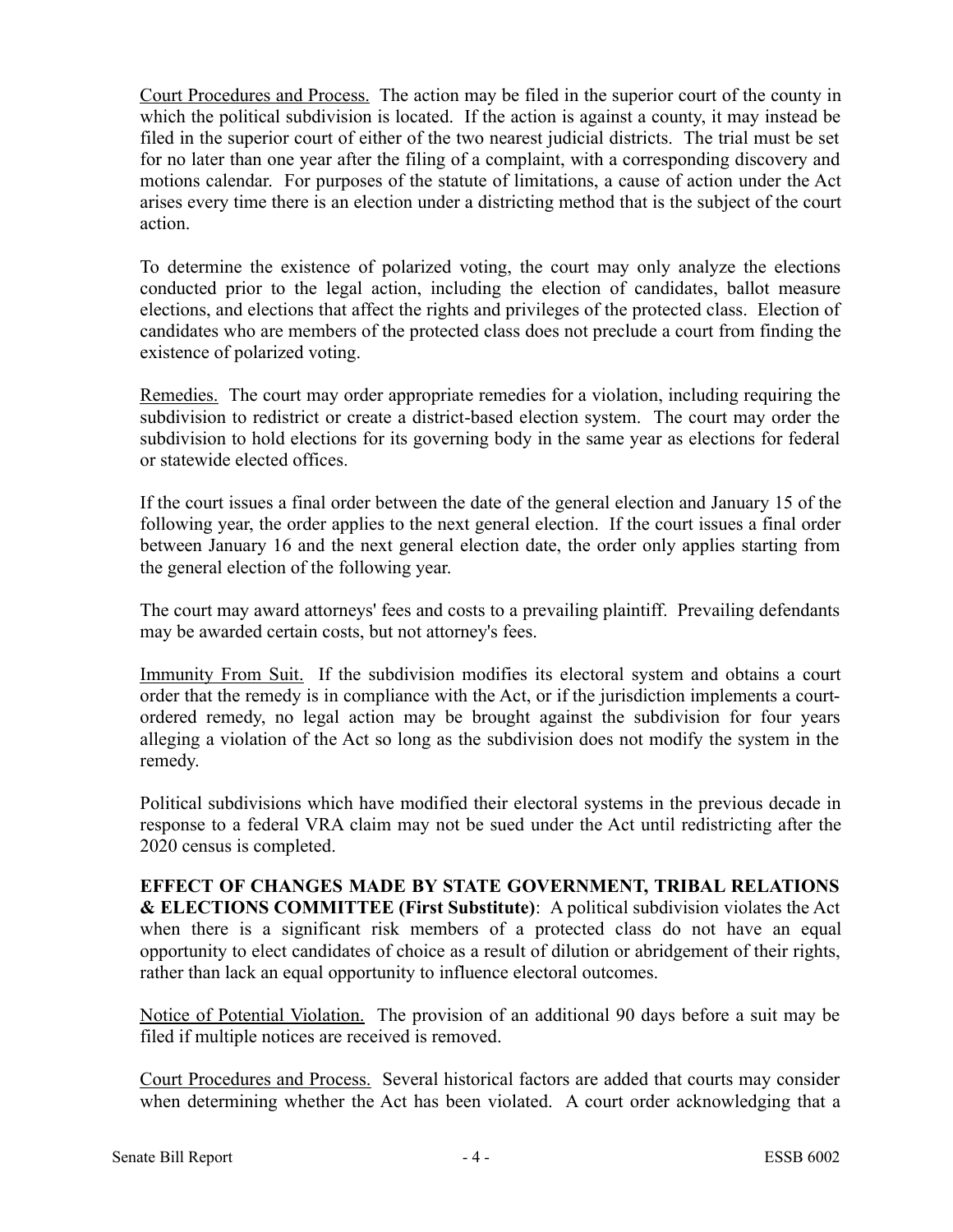political subdivision's proposed remedy complies with the Act is subject to mandatory direct appeal to the state supreme court. The court order must find that the remedy was prompted by a plausible violation of the Act.

Remedies. The court may order the subdivision to hold elections for its governing body in the same year as elections for federal or statewide elected offices.

Other Changes. References are added to clarify that multiple protected classes may challenge an electoral system that is polarized against them jointly. The Redistricting Commission must send census information to all political subdivisions, not just those modifying electoral systems under the Act. Provisions relating to county and public utility district redistricting are modified to account for the decennial census.

**Appropriation**: None.

**Fiscal Note**: Available.

### **Creates Committee/Commission/Task Force that includes Legislative members**: No.

**Effective Date**: Ninety days after adjournment of session in which bill is passed.

**Staff Summary of Public Testimony on Original Bill**: *The committee recommended a different version of the bill than what was heard.* PRO: Some localities recognize they could do better in ensuring representation for all, and this bill eliminates barriers to making those changes. This allows jurisdictions to take the lead and provides a process for working in good faith from the same set of data toward a remedy. This will improve democratic participation, particularly in cities with demonstrable racially polarized voting. This is a better bill than past years that is more inclusive of stakeholder feedback. Notice provisions will ensure that everyone in communities know what proposed solutions are before they are implemented. The bill provides a roadmap and timetable for collaboration on solutions and does not mandate one particular system. This creates a pathway around litigation. I lost an election to a candidate who dropped off the ballot as a result of polarized voting, which would be rectified under this bill. After living under dictatorship, watching people vote and exercise their voice was exciting, but the makeup of elected bodies has not kept pace with community changes. Districting would give communities the opportunity to elect candidates who understand their needs and build trust in local governments.

Alternative proportional voting methods are important because there can be wide discrepancies in district election participation. Ranked choice voting leads to increased turnout. Multiple counties use vendors for their election systems that can process ranked choice voting elections. Ranked choice voting has led to the breaking of numerous glass ceilings for representation in other jurisdictions.

When elected officials authentically understand and represent their communities, voters feel more connected to their government. This bill is necessary to protect the rights of Washington voters. This bill is consistent with the state's longstanding commitment to provide everyone an equal opportunity to participate in our civil processes. This will inspire more students, who are the next generation of leaders, to get involved in politics.